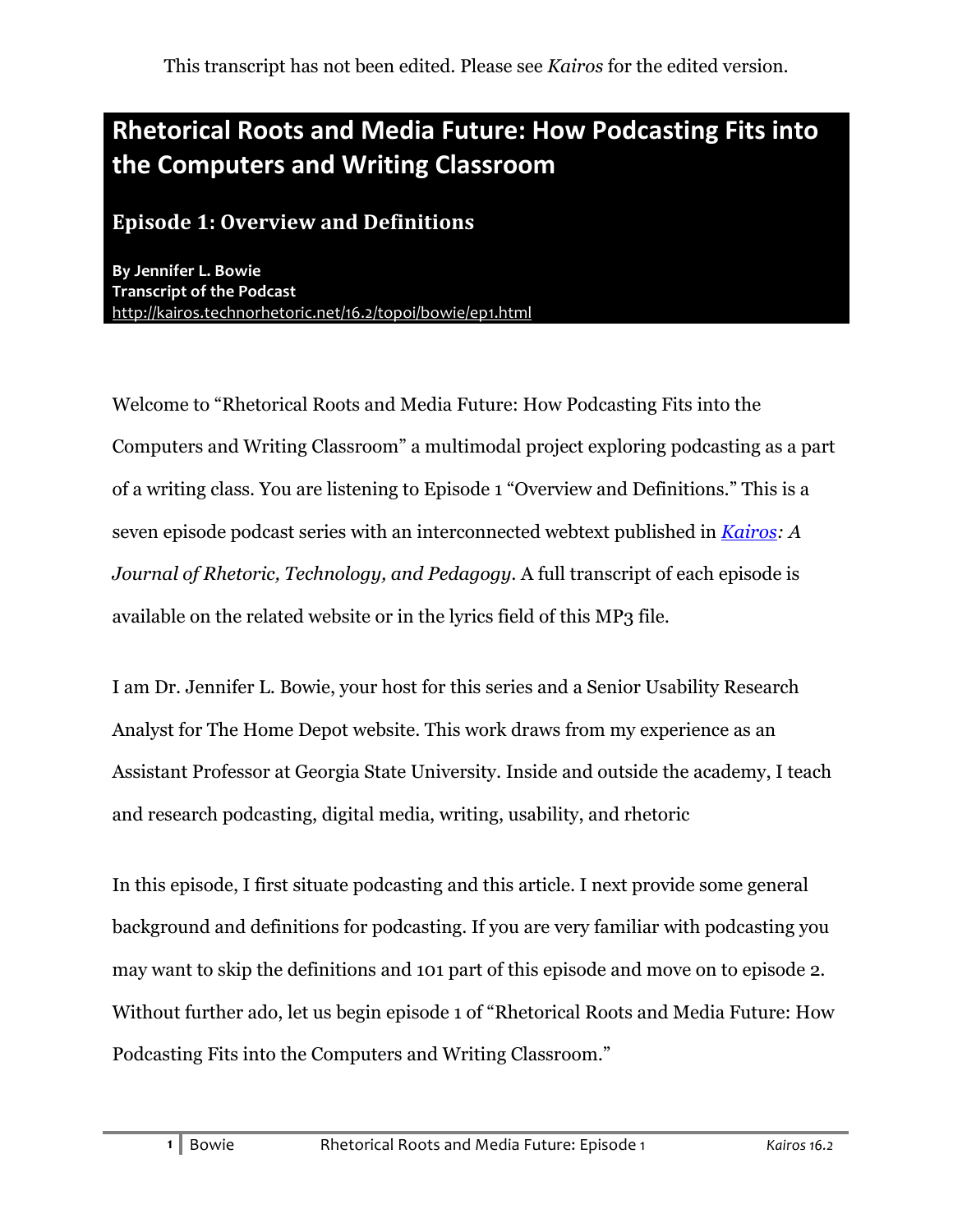### **Introduction**

With an estimated 38.6 million United States listeners in 2011<sup>1</sup>, podcasting is no longer an emerging technology. However, podcasting has not yet been incorporated into many writing or even computers and writing classrooms. This may be because, despite the popularity, podcasting is still a young media. But, the newness of media rarely stops those in computers and writing. Perhaps podcasting has not reached the popularity level in writing classrooms in the US because podcasting does not fall into the category of writing as many see it. But, podcasting has much in common with other genres and media in computers and writing. The focus in both areas—podcasting and computers and writing—on audience, content, purpose, tone, text production, style, and effective communication not only mean that the goals are similar, but also that podcasting is a medium that may help us teach these concepts to our students. Podcasting brings us back to our rhetorical roots of spoken argument and texts. Delivery becomes an important canon again, and the remaining four canons may be applied in ways common to both ancient rhetoric and modern multimedia.

In this podcast article, I respond to Barbara Warnick's call on page 327 of "Looking to the Future" for, [quote] "a move away from printcentric criticism"[ unquote]. I examine podcasting as a possible component of the computers and writing classroom. I start with

 <sup>1</sup> Based on the 17 million podcast listeners found in Price, A., Gay, P. and Searle, T. (2006. "A History and Assessment of the Slacker Astronomy Podcast" Astronomy Education Review, 1.5) for 2006 and multiplied by the growth rate of 18% cited in Lewin (2007. "Podcasting Audience Up 18% Since Last Year"

http://www.podcastingnews.com/2007/03/22/podcasting-audience-up-18-since-last-year/) for 2007, and then multiplied by this same growth rate for 2008 and 2009.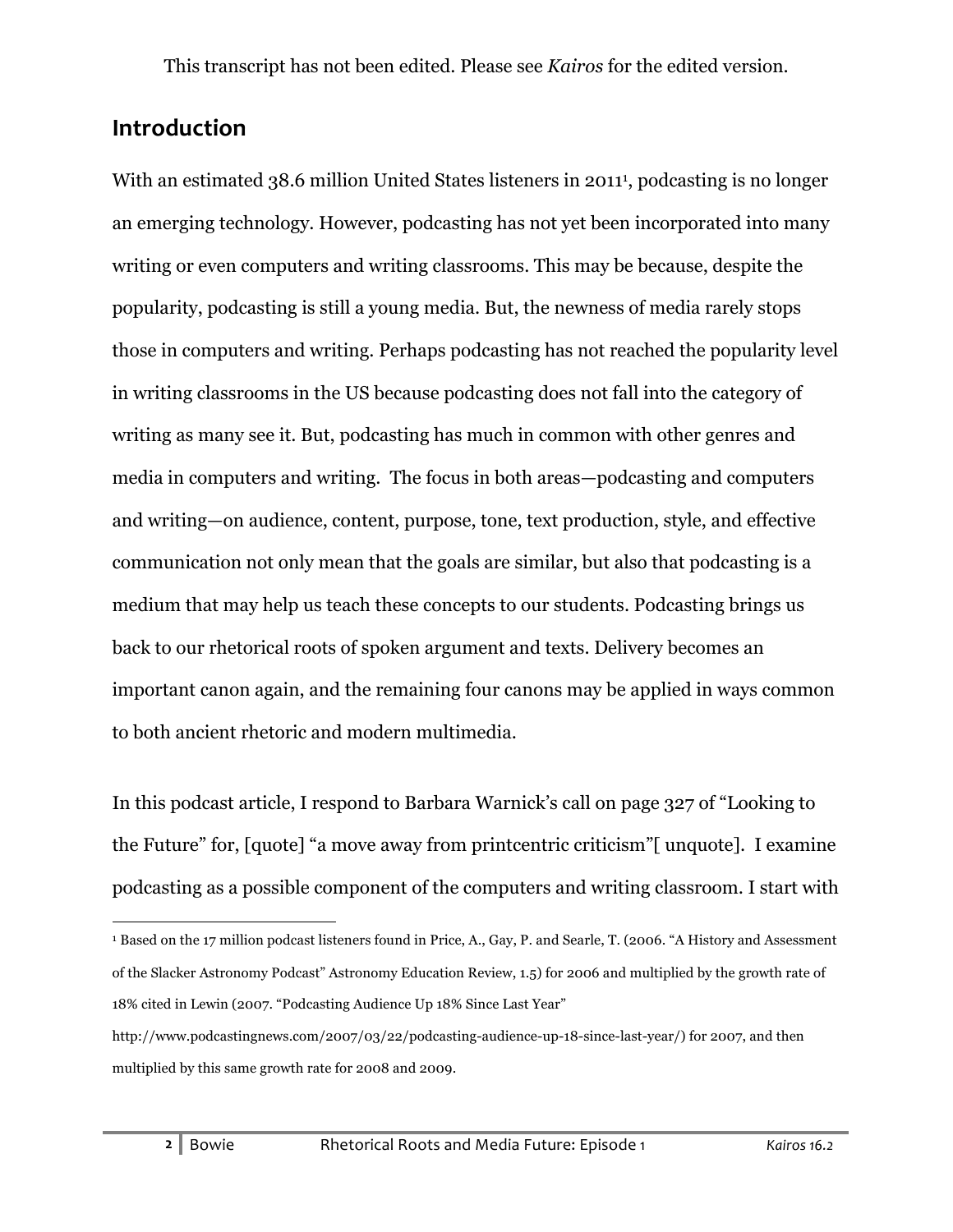a brief discussion of what podcasting is and provide explanations for other terms I use. If you are familiar with podcasting, you may want to skip my general podcasting discussion. If so, go to episode 2, or keep listening to see how I define podcasts. In episode 2, I provide a short review of the limited empirical research on podcasting in classrooms and draw on some more general scholarship on digital media. Next in episodes 3 through 6, I address how podcasting may be used in classrooms to help students rethink the "old" writing concepts we have been teaching, such as the five canons and audience, tone, purpose, and context, in new ways and consider how students may bring the lessons they learned from podcasting back to their print text writing. I draw on student work for examples of how students are learning through podcasting. In episode 3 I introduce the concept of rethinking the old in new ways and begin discussing the canon with invention. In episode 4, I discuss the next two canons: arrangement and style. I finish the canons in episode 5 with memory and delivery. In episode 6, I move to "Other Writing Skills: Audience, Purpose, Context, and Tone." I wrap up the series in episode 7. In the transcript on the webtext and lyrics field of this podcast I provide a full works cited and list of relevant links.

[Musical transition]

### **Podcasting 101 & Definitions**

Podcasting is a somewhat controversial term. The term "podcasting" was created in 2004, slightly after Adam Curry's iPodder software was first available to download and transfer podcasting files, according to Rob Walch and Mur Laffery. The term is generally considered to be a portmanteau of i**Pod** and Broad**cast**. However, Dannie Gregorie, the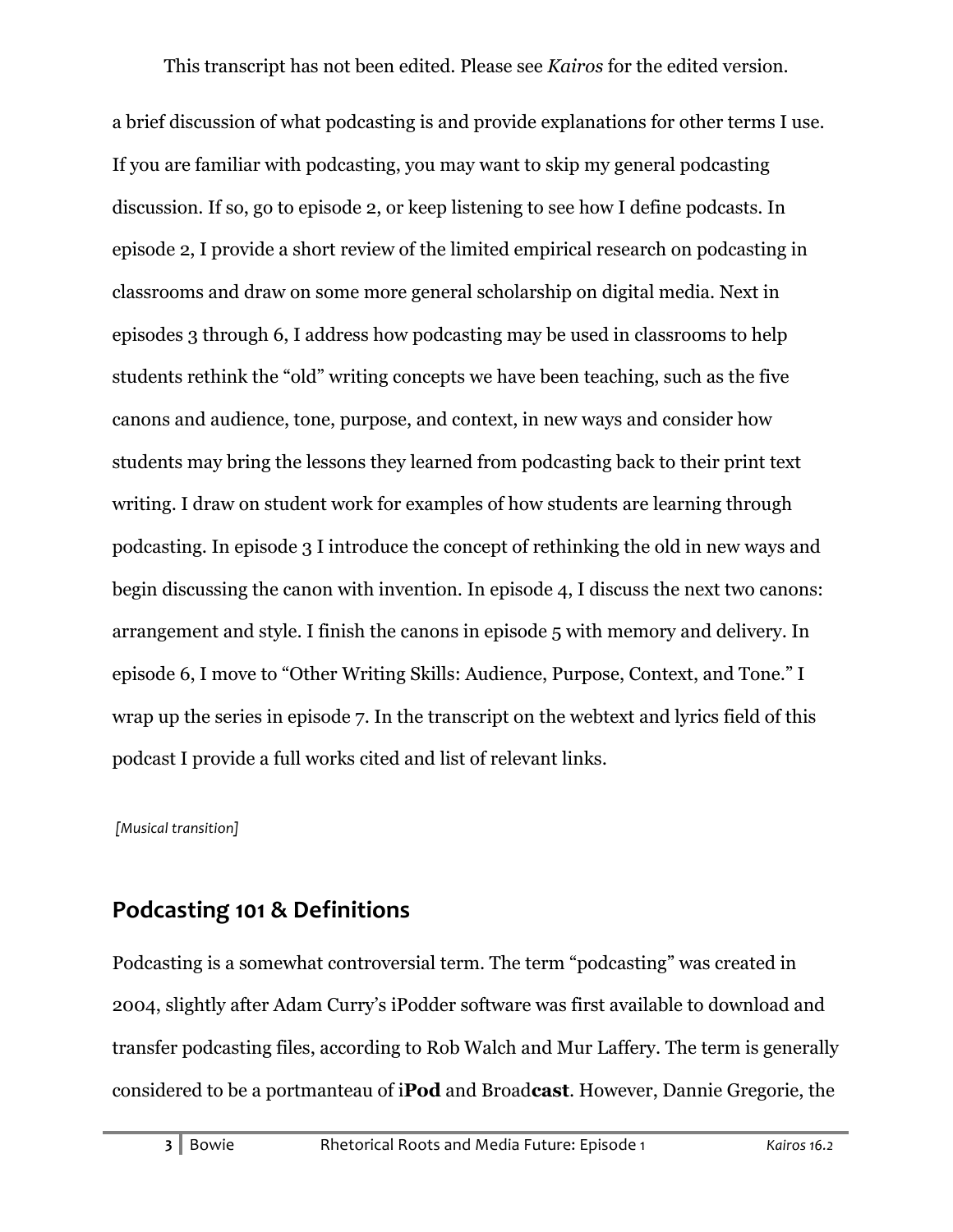first person to use the term, according to Morris and Terra, did not have the iPod in mind when coining the term. It has since been backronymed as **P**ersonal **O**n-**D**emand broad**cast**ing or, possibly better yet, according to Morris and Terra, **P**ersonal **O**n-**D**emand narrow**cast**ing. Narrowcasting is a more accurate term as it refers to distributing content to a select, narrow audience, whereas broadcasting refers to delivering content to a wide audience, such as everyone who receives the TV or radio signal.

Of course, what the term represents does not alone define it. Podcasts are episodic digital media files distributed over the internet. They are downloaded through web syndication—often RSS feeds or podcatcher software (like iTunes). Normally the files are assumed to be audio or video files, and many people think this is all a podcast is. While podcasts are generally audio or video files, they can be any type of file: .pdfs, .docs, .ppt, .rtfs .pdfs, doc files, PowerPoints, rich text files], and more. These files are different than webcasts or audio or video posted online in that they are normally distributed file-based downloads and not streaming files accessed through a site such as YouTube or a blog. While closely related, podcasts are different from blogs and other digital media that can be subscribed to with RSS. Podcasts are designed to be delivered when published to the subscriber's computer, mp3 player, phone or other device, whereas most blogs and other digital media are designed to be accessed through their site. Podcasts that have been delivered to a computer, mp3 player, phone or other device can then be listened to or watched "anytime anywhere" without internet access. However, blogs and other digital media a user subscribes to often cannot be accessed without an internet connection. Although the differences are blurring as media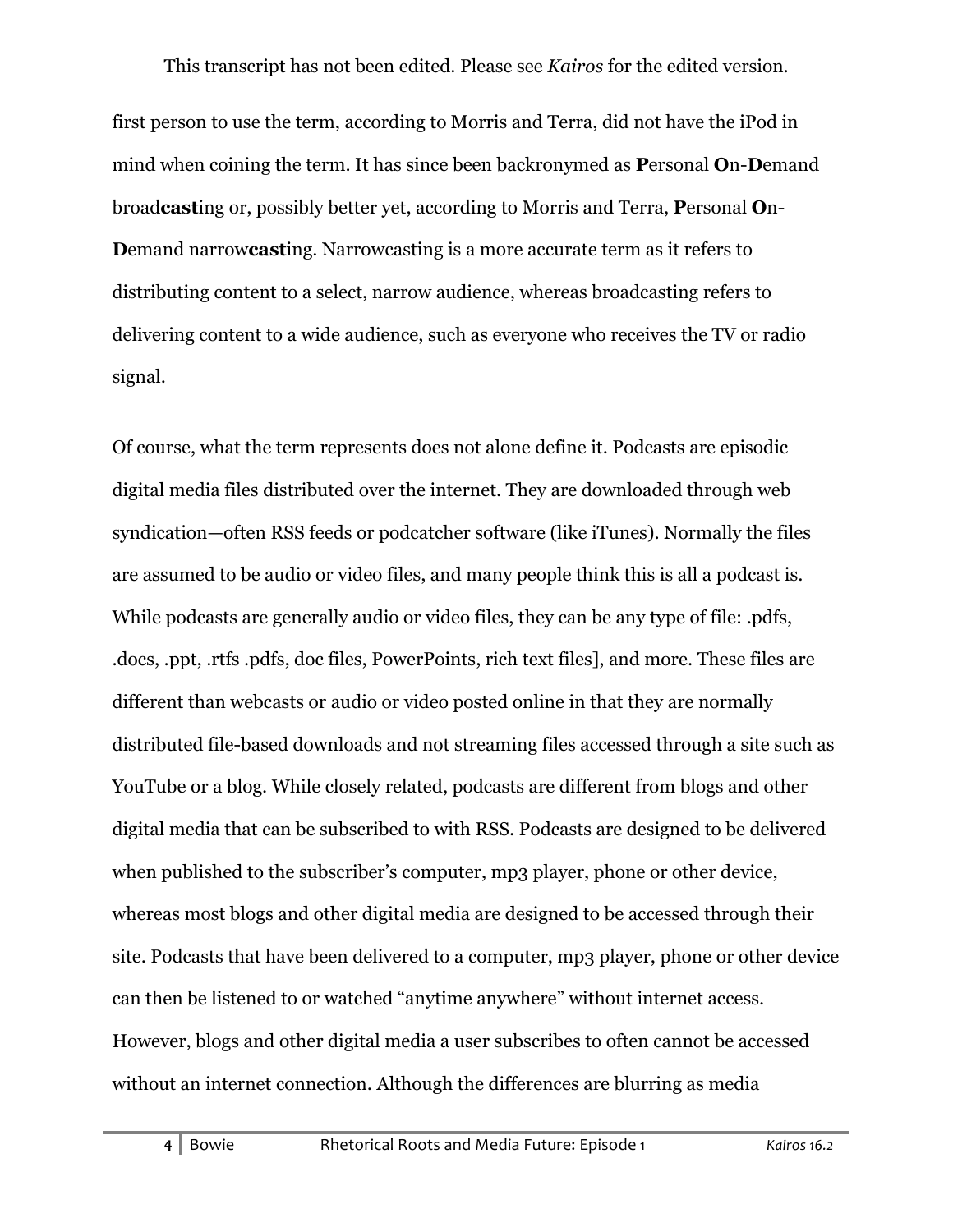This transcript has not been edited. Please see *Kairos* for the edited version. technologies advance and as many podcasts have corresponding blog sites, the two key differences of delivery and anytime anywhere access still make podcast distinct.

Perhaps the most interesting aspect of podcasting, especially from an educational standpoint, is the time- and location-shifted aspects of the texts. People may listen anytime, anywhere—they are not chained to a specific time or place. Since many podcasts may be listened to on MP3 players or cell phones, there are increased opportunities to listen wherever. Suddenly students may access their texts while driving, running, doing chores, and so on, which increases their opportunities for learning. This is key for nontraditional students who may have additional time constraints.

In this article, I focus on audio podcasts and sometimes video podcasts. I am examining these two types of podcasts because they are the most common. They are also more distinct from other digital media than podcast Word documents or rich text files, which are too similar to the paper texts our students create. In addition, audio and video podcasts are more closely related to each other and to the ancient rhetorical speeches since the text is, at least in part, spoken. Plus, it is easiest to focus on these two rather than the entire range of distributed media. Discussion of all possible file types is beyond the scope of this article and outside the scope of my experience with podcasts. From this point forward, whenever I say podcast I mean video and audio podcasts specifically.

In this text I discuss two main types of "classroom" podcasts: teacher-produced podcasts and student-produced podcasts. While the terms are fairly self-explanatory, there are a few concepts necessary to explore. In both cases, these are podcasts created for, or as a part of, the class. Teacher-produced podcasts are obviously created by the teacher,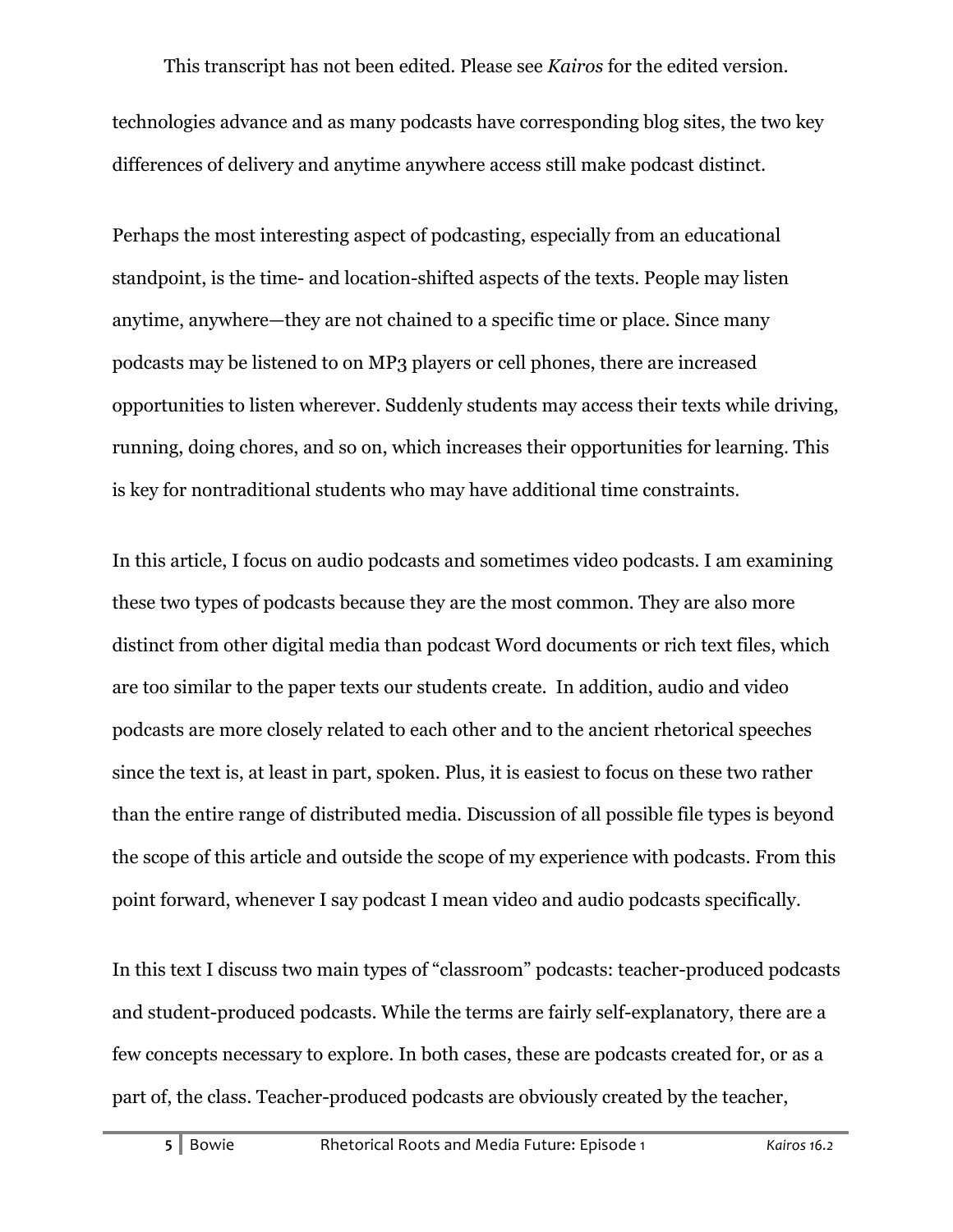possibly in association with others, and are for the students. These may be recordings of lectures, supplemental material, "readings" in podcast form composed by the teacher, and other various podcast texts the teacher created for the students. In the still limited scholarship on podcasts in education, generally the podcasts are of this type—teacherproduced—and are often recorded lectures.

Student-produced podcasts are, not surprisingly, produced by the students and are often course requirements in some ways. These podcasts may be composed by a group of students or a single student and may be informal and barely edited—like a journal entry or daily reading response—or very formal polished texts—like the final written course paper. I focus on this type of podcast in this article, as it is through composing texts, whether written, podcast, or in some other form, that our students learn the most. In addition, there is very little scholarship on student-produced podcasts.

Another type of podcast is externally-produced podcasts, which are not created for the class but by outsiders not associated with the class and for other reasons. These podcasts may be required or recommended texts for the class. One example may be the very popular Grammar Girl podcast, which I require a subscription to in several of my undergraduate courses. These are often good texts in that they are free and the student may access them anytime anywhere with MP3 players and other devices. Also, these work well as examples of various rhetorical concepts like style and arrangement. While these may be strong additions to a writing class, my focus in this article is on studentproduced podcasts.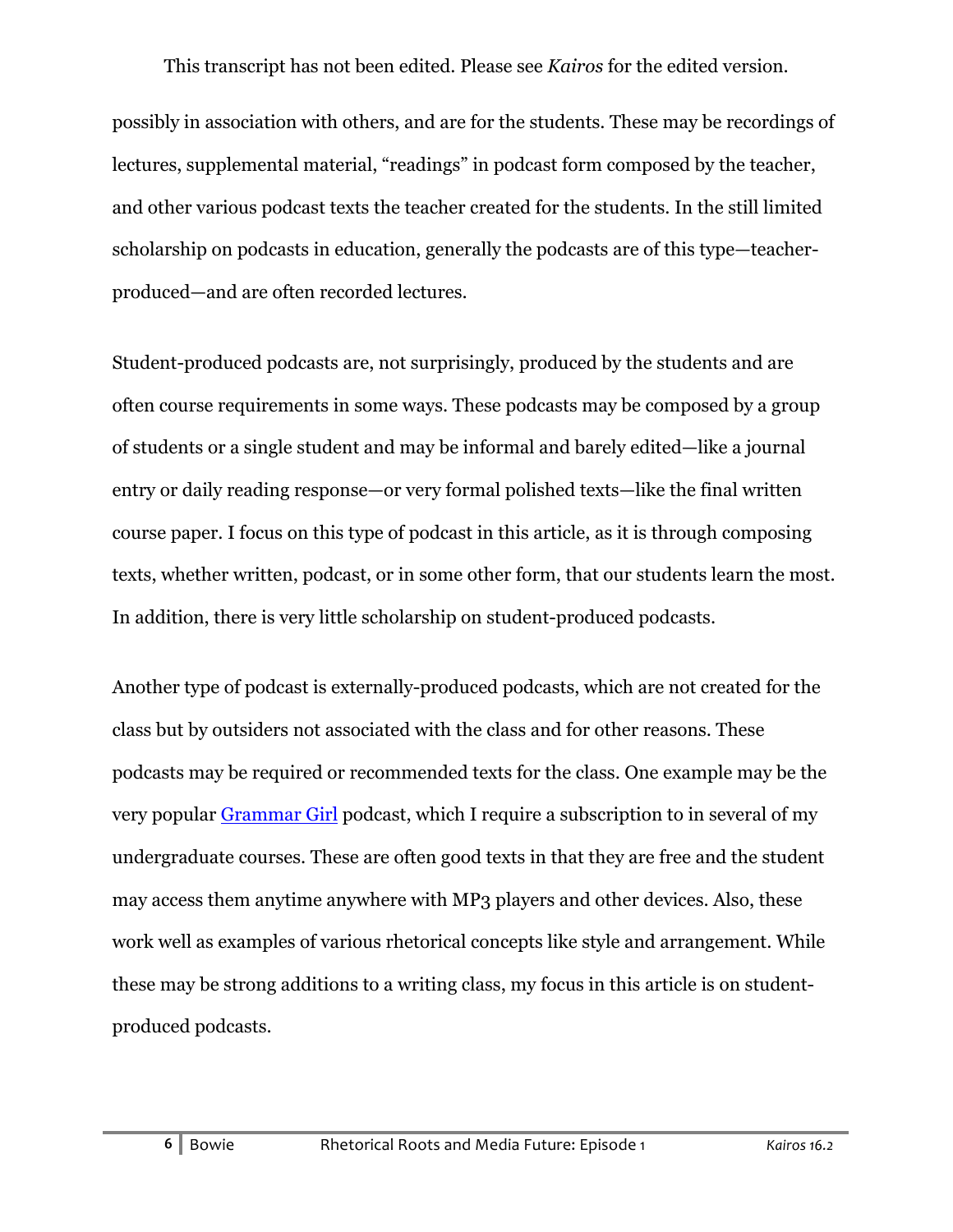I discuss these three types in more detail in the companion piece to this text,

"Podcasting in a Writing Class? Considering the Possibilities"

http://kairos.technorhetoric.net/16.2/praxis/bowie.

As Shankar stated on page 375 of "Speaking on Record" [quote] "Words such as writing, speaking, and talking are complex and polysemous, leaving no clear way to describe related—but new—activities" [end quote] . This issue is one I found problematic when discussing podcasts as texts. I found it hard to differentiate between these aural texts and the more traditional visually-accessed texts such as print texts, websites, blogs, wikis, and so on. While these more traditional texts are generally primarily visually accessed, they should not lightly be combined with other types of visually-accessed texts including paintings, photographs, and icons—texts that may not use words primarily or at all to communicate. What is important in these traditional visually-accessed texts and podcast texts is generally the primary form of communication is words, so I needed a term to differentiate the traditional visually-accessed texts from both the aural text of podcasts and the visual and non word-based texts of images. Thus, I focused on a key element in these more traditional texts—typography—and developed the term typographic-based texts to represent print texts, blogs, websites, wikis, and other visually-accessed texts that use words as a primary means of communication.

This ends my definitions of podcasting, classroom podcast types, and typographic-based texts. Next, in episode 2, I will explain the literature on podcasting in education. Do check out episodes 2 through 7 to find out more about how podcasting fits into the writing classroom. In episode 3, I begin the decision of "Rethinking the Old in New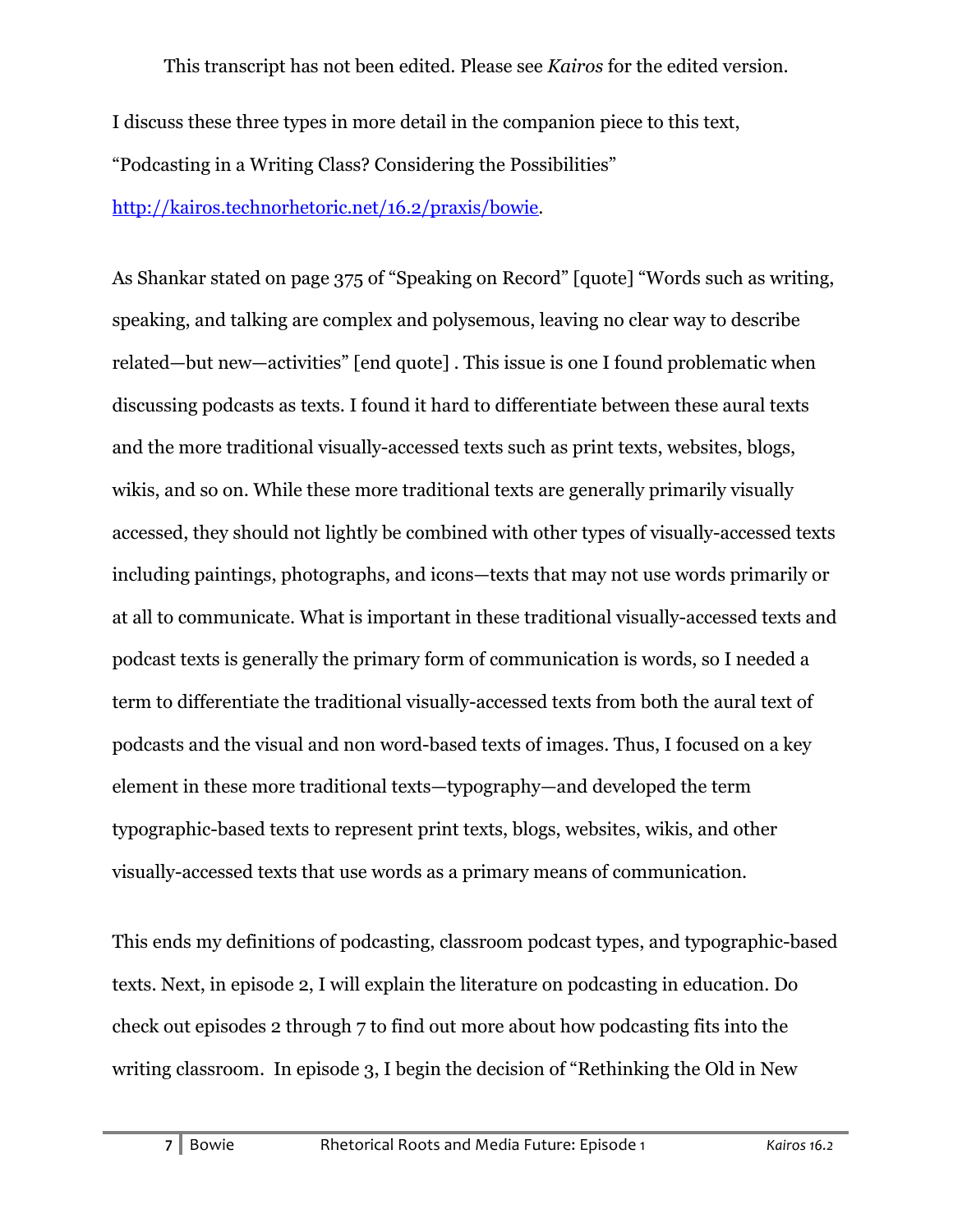Ways" and delve into invention. I discuss arrangement and style in episode 4 and finish the five canons in 5 with memory and delivery. In 6, I explore other writing skills: audience, purpose, context, and one. I wrap it up in episode 7 with my conclusions. These all are, of course, part of the multimodal text "Rhetorical Roots and Media Future: How podcasting Fits into the Computers and Writing Classroom."

 This multimodal text was published in *Kairos: A Journal of Rhetoric, Technology, and Pedagogy*. Please check out the full webtext on *Kairos* at

http://kairos.technorhetoric.net/16.2/topoi/bowie. Full reference information, transcript, and links are available in the webtext and also in the lyrics field of the MP3. All student samples in this podcast were used with full permission. The music used in this podcast is "6" off *Ghosts I* by Nine Inch Nails, which is available under an Attribution-Noncommercial-Share Alike Creative Commons License.

This text is licensed under a Creative Commons Attribution-Noncommercial-Share Alike 3.0 United States License. Rights to the student samples are reserved by their authors. Please give me, Jennifer L. Bowie, and *Kairos* credit, don't make money off of this, and share any derivative works.

Thanks for listening!